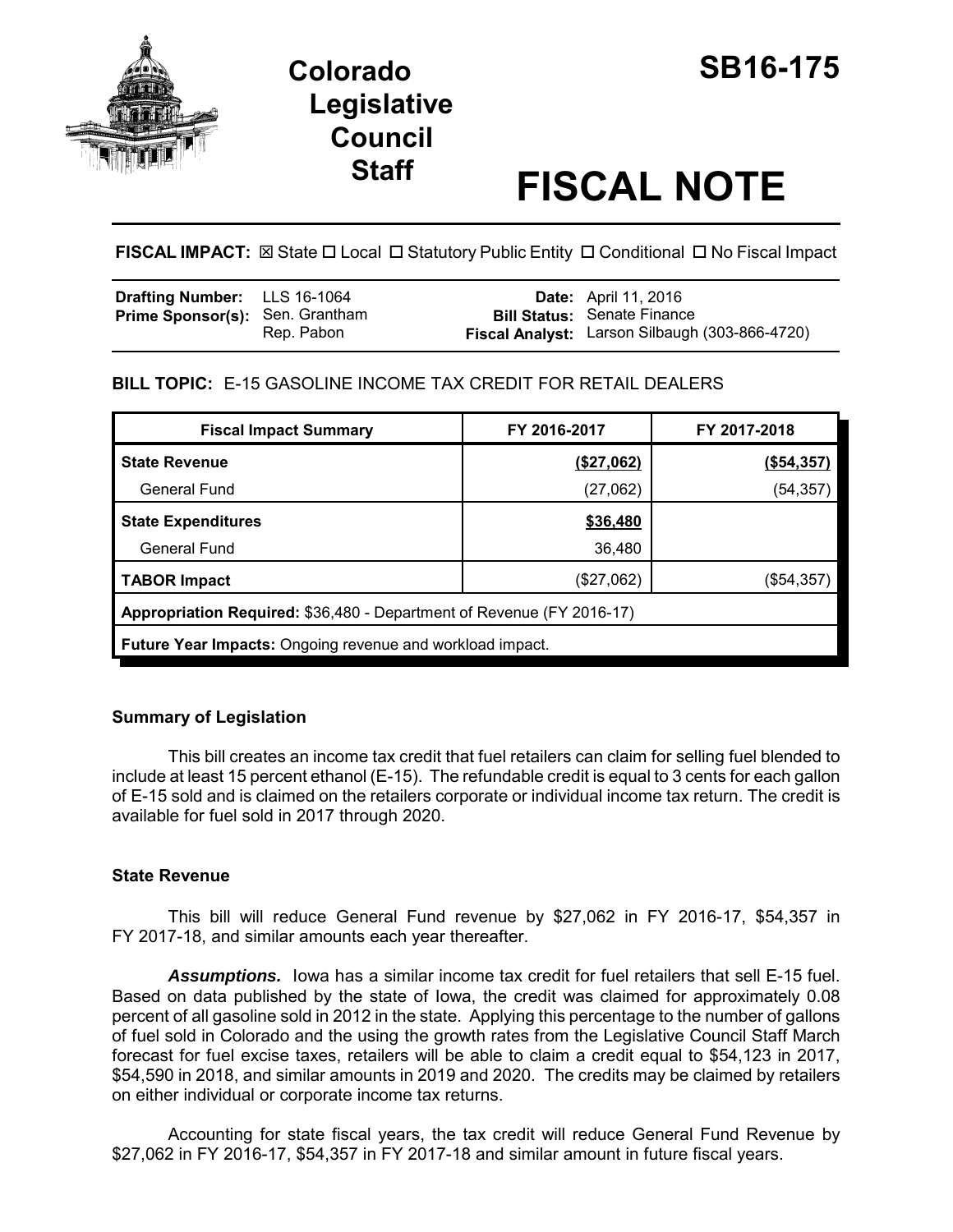April 11, 2016

#### **TABOR Impact**

This bill reduces state revenue from income taxes, which will reduce the amount of money required to be refunded under TABOR. TABOR refunds are paid out of the General Fund. Since the bill reduces both revenue to the General Fund and the refund obligation by equal amounts, there is no net impact on the amount of money available in the General Fund for the budget. However, the bill will reduce money available for the General Fund budget in the future during years the state does not collect money above the TABOR limit.

#### **State Expenditures**

The Department of Revenue (DOR) will require an additional \$38,493 General Fund in FY 2016-17 to administer the new credit.

| Table 1. Expenditures Under SB 16-175   |            |            |  |  |  |
|-----------------------------------------|------------|------------|--|--|--|
| <b>Cost Components</b>                  | FY 2016-17 | FY 2017-18 |  |  |  |
| <b>Computer Programming and Testing</b> | \$31,680   |            |  |  |  |
| Form Imaging Equipment                  | \$4,800    |            |  |  |  |
| <b>TOTAL</b>                            | \$36,480   | \$0        |  |  |  |

*\* Centrally appropriated costs are not included in the bill's appropriation.*

*Department of Revenue.* This bill requires changes to the DOR's GenTax software system. Changes are programmed by a contractor at a rate of \$200 per hour. The changes in this bill are expected to increase General Fund expenditures by \$24,000, representing 120 hours of programming. All GenTax programming changes are tested by DOR staff. Testing for this bill will require expenditures for contract personnel totaling \$7,680, representing 320 hours of testing at a rate of \$24 per hour.

The DOR contracts with the Department of Personnel and Administration (DPA) to process the state's tax returns. Scanning equipment must be reprogrammed whenever a tax form changes to capture information about the credit. Four forms will need to be revised to allow corporate and individual income taxpayers to claim the credit, which will require \$4,800 in programming.

#### **Effective Date**

The bill takes effect August 10, 2016, if the General Assembly adjourns on May 11, 2016, as scheduled, and no referendum petition is filed. The credit can be claimed for E15 fuel sold starting in 2017.

#### **State Appropriations**

For FY 2016-17, the Department of Revenue requires a General Fund appropriation of \$36,480. Of this, \$4,800 will be reappropriated to the Department of Personnel and Administration.